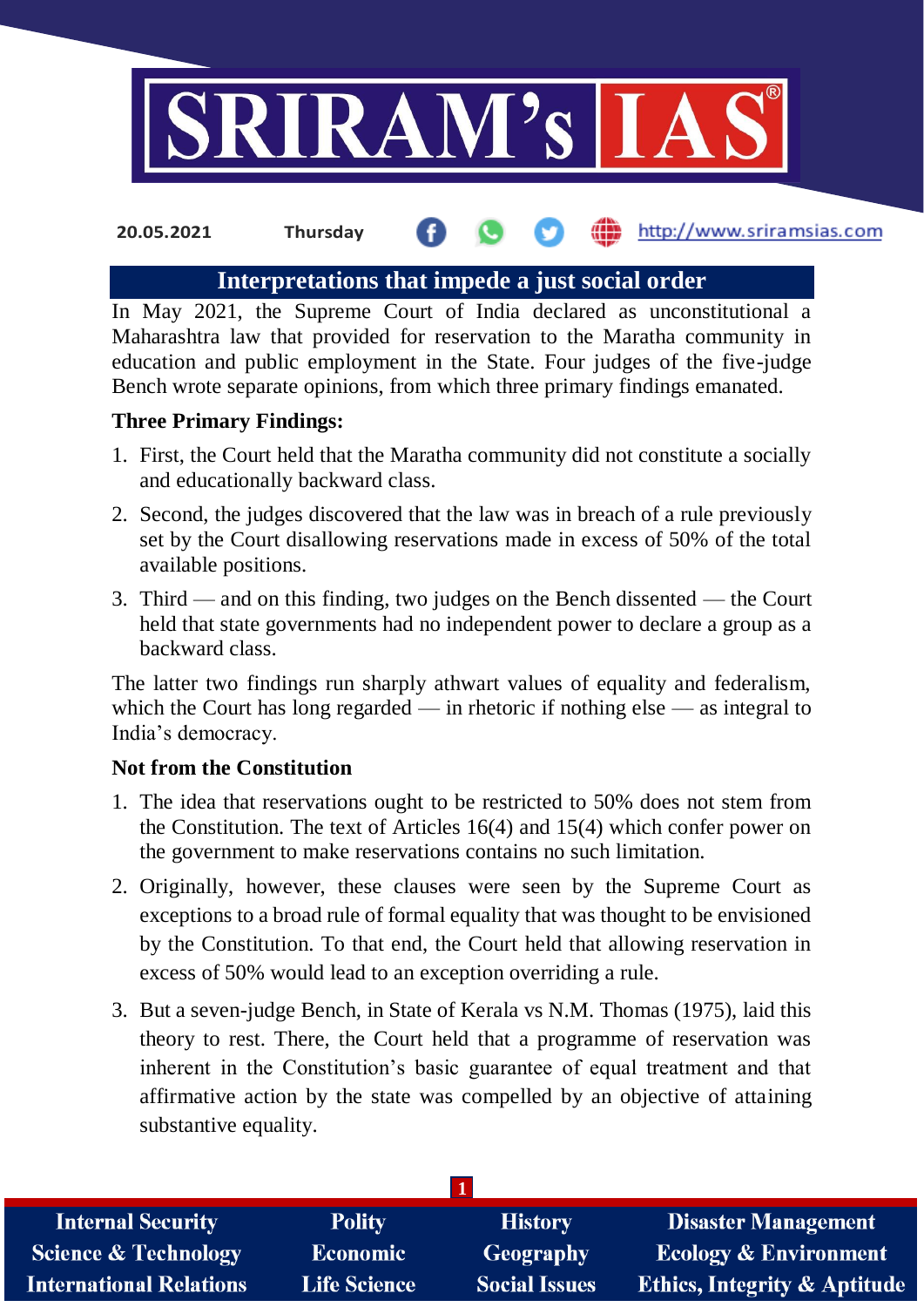

- http://www.sriramsias.com **20.05.2021 Thursday**
- 4. With that, the rule requiring that reservations stay under 50% ought to have been deemed incongruous. But when the Court sat as a nine-judge Bench in Indra Sawhney vs Union of India (1992) it sustained a paradox.
- 5. The majority on the Bench ruled, on the one hand, that N.M. Thomas was correct in seeing reservations as embedded in a constitutional vision of substantive equality, and, on the other hand, that reservation made in excess of 50%, barring exceptional circumstances, was harmful to that very vision.
- 6. As the lawyer Gautam Bhatia has pointed out, this is an incompatible position. Yet, efforts to have the verdict in Indra Sawhney reconsidered have failed.
- 7. The upshot: a mathematical formula with no basis in the Constitution's text is retained, even as the Court pays symbolic obeisance to the ideals of substantive equality.

### **Court stand on listings**

- 1. These limitations are made worse by the Court's present ruling on the power of State governments to declare groups as backward. Until now, the central government and each of the State governments produced separate lists declaring communities as socially and educationally backwards.
- 2. Following the Supreme Court's judgment in Indra Sawhney, the determination of backward classes was made by the National Commission for the Backward Classes, at the level of the Centre, and by regional commissions at the level of the State governments.
- 3. As a result, backward communities that were kept out of the central list were entitled to the reservation at least for those posts and seats under the control of the State government.
- 4. For example, 25 different groups categorised as backward in Tamil Nadu do not find a place in the central list.
- 5. This division in power, which gave States autonomy to classify groups as backward, stood in contrast to the lists of Scheduled Castes and Scheduled Tribes.
- 6. In the case of those lists, right from the Constitution's inception, the power to prepare them vested solely with the Union government. But the Supreme Court has now held that this distinction no longer holds good.

| <b>Internal Security</b>        | <b>Polity</b>       | <b>History</b>       | <b>Disaster Management</b>              |
|---------------------------------|---------------------|----------------------|-----------------------------------------|
| <b>Science &amp; Technology</b> | <b>Economic</b>     | Geography            | <b>Ecology &amp; Environment</b>        |
| <b>International Relations</b>  | <b>Life Science</b> | <b>Social Issues</b> | <b>Ethics, Integrity &amp; Aptitude</b> |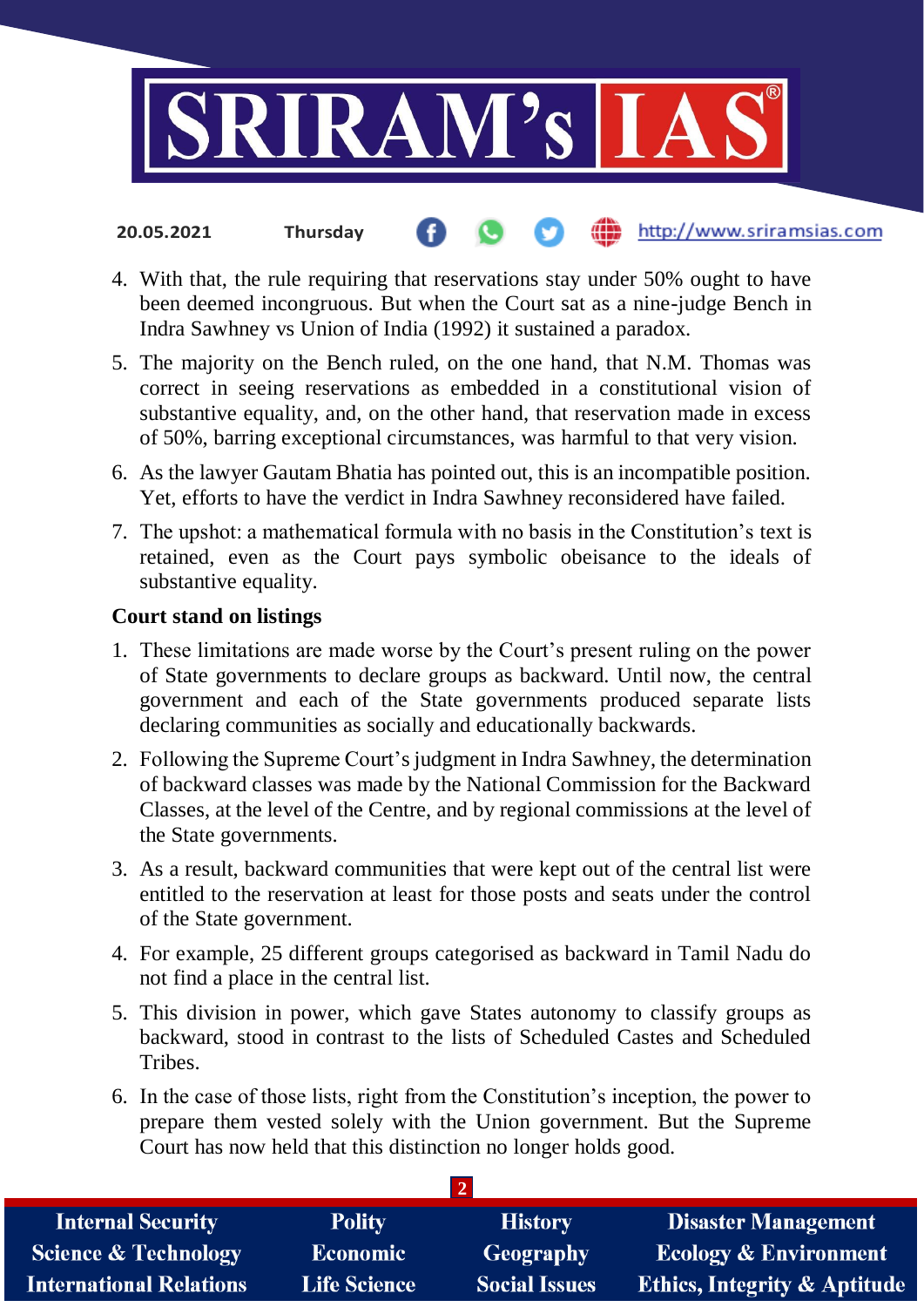

- http://www.sriramsias.com **20.05.2021 Thursday**
- 7. The 102nd Amendment (2018), which forms the basis for the Court's ruling, granted constitutional status to the National Commission for Backward Classes. In addition, it introduced Article 342A, through which it stipulated that the President of India may, after consultation with the State government, notify groups of persons within such a State who are deemed to be socially and educationally backwards. Any such "Central List", the clause clarified, could only be altered by Parliament.
- 8. Article 366(26C) was also added, and "socially and educationally backward classes" was defined as "such backward classes as are so deemed under Article 342A for the purposes of this Constitution".

### **Term and interpretations**

- 1. In interpreting these changes, a majority on the Bench concluded that the Constitution had now created a structure for the determination of other backward classes identical to that in place for the preparation of the lists of Scheduled Castes and Scheduled Tribes.
- 2. But it overlooked, at least, two essential factors: first, the term "Central List" — which is used in Article 342A — has always been understood in contradistinction to the term "state list", in that it refers to the categorisation of groups as backward for the purposes of the reservation to posts and seats under the Union government's control.
- 3. Any other interpretation of the term "Central List" would only impinge on the plain meaning of the term. State governments objected to the 102nd Amendment on the ground that their power was being divested.
- 4. If the majority's interpretation of the 102nd Amendment is correct, then the changes altogether dispossess States from exercising a time-honoured authority.

The Union government has already filed a petition to review the judgment insofar as it limits the power of State governments. Should the Court refuse the plea, it is imperative that Parliament amends the Constitution and grants to States an express power to determine backwardness. Any other result will offend the delicate balance at the heart of Indian federalism.

| <b>Internal Security</b>        | <b>Polity</b>       | <b>History</b>       | <b>Disaster Management</b>              |
|---------------------------------|---------------------|----------------------|-----------------------------------------|
| <b>Science &amp; Technology</b> | <b>Economic</b>     | Geography            | <b>Ecology &amp; Environment</b>        |
| <b>International Relations</b>  | <b>Life Science</b> | <b>Social Issues</b> | <b>Ethics, Integrity &amp; Aptitude</b> |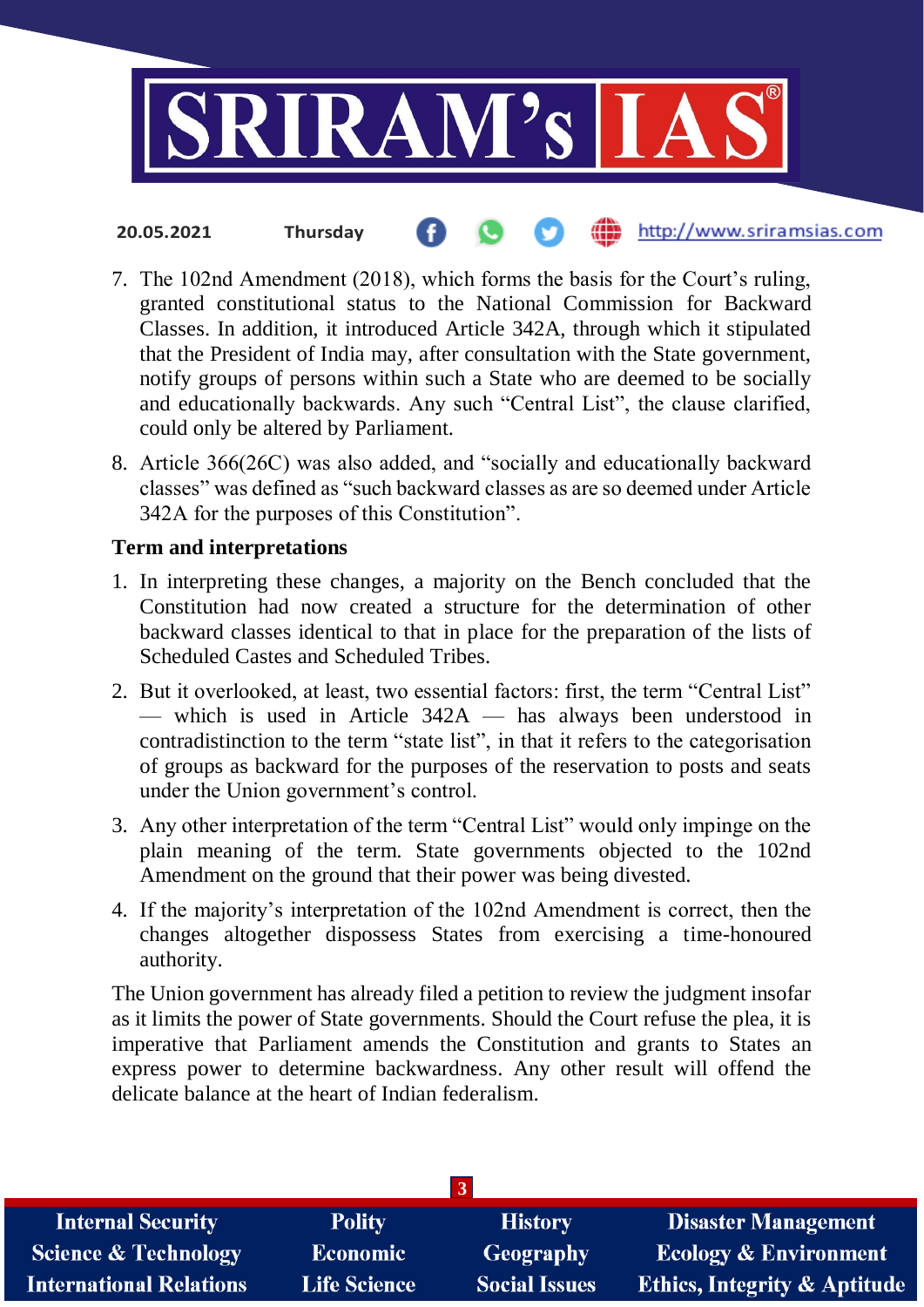

#### http://www.sriramsias.com **20.05.2021 Thursday**

# **A collage of laws that leaves the worker out in the cold**

**Crux:** The universalisation of social security remains an unfulfilled aspiration in the new code on social security.

## **COVID context:**

As COVID-19 destroys lives and livelihoods, an unprepared government has rendered low-paid, informal workers, who constitute 91% of the workforce, totally hapless, pushing them further into poverty.

- 1. Imagine if these same informal workers had social security (including free basic curative care in public clinics and hospitals, the elderly had old-age pensions, the dying had death/disability insurance or life insurance).
- 2. Imagine also that they had at least a minimum income guarantee, which prevented them from falling into debt; debt is currently exploding among the poor as their incomes collapsed.

#### **New Code**

- 1. India's Parliament in September 2020 passed a Social Security Code.
- 2. The SS Code 2020 merges existing social security laws and attempts to include informal workers within the ambit of social security administration. However, an examination of the code reveals that the universalisation of social security remains an unfulfilled aspiration.
- 3. The SS Code 2020 amalgamates and rationalises the provisions of eight existing central labour laws. Of these acts, employees provident fund, employees state insurance (ESI), maternity benefit, gratuity are entirely for organised sector workers. This has remained so even in the new scheme of things.
- 4. For employees' state insurance, the existing employee threshold has been withdrawn and now the central government can extend ESI benefits to any organisation irrespective of the number of workers employed therein.

## **Hurdles for informal workers**

1. It proposes that both the central and state governments will formulate schemes for unorganised workers.

| <b>Internal Security</b>        | <b>Polity</b>       | <b>History</b>       | <b>Disaster Management</b>              |
|---------------------------------|---------------------|----------------------|-----------------------------------------|
| <b>Science &amp; Technology</b> | <b>Economic</b>     | <b>Geography</b>     | <b>Ecology &amp; Environment</b>        |
| <b>International Relations</b>  | <b>Life Science</b> | <b>Social Issues</b> | <b>Ethics, Integrity &amp; Aptitude</b> |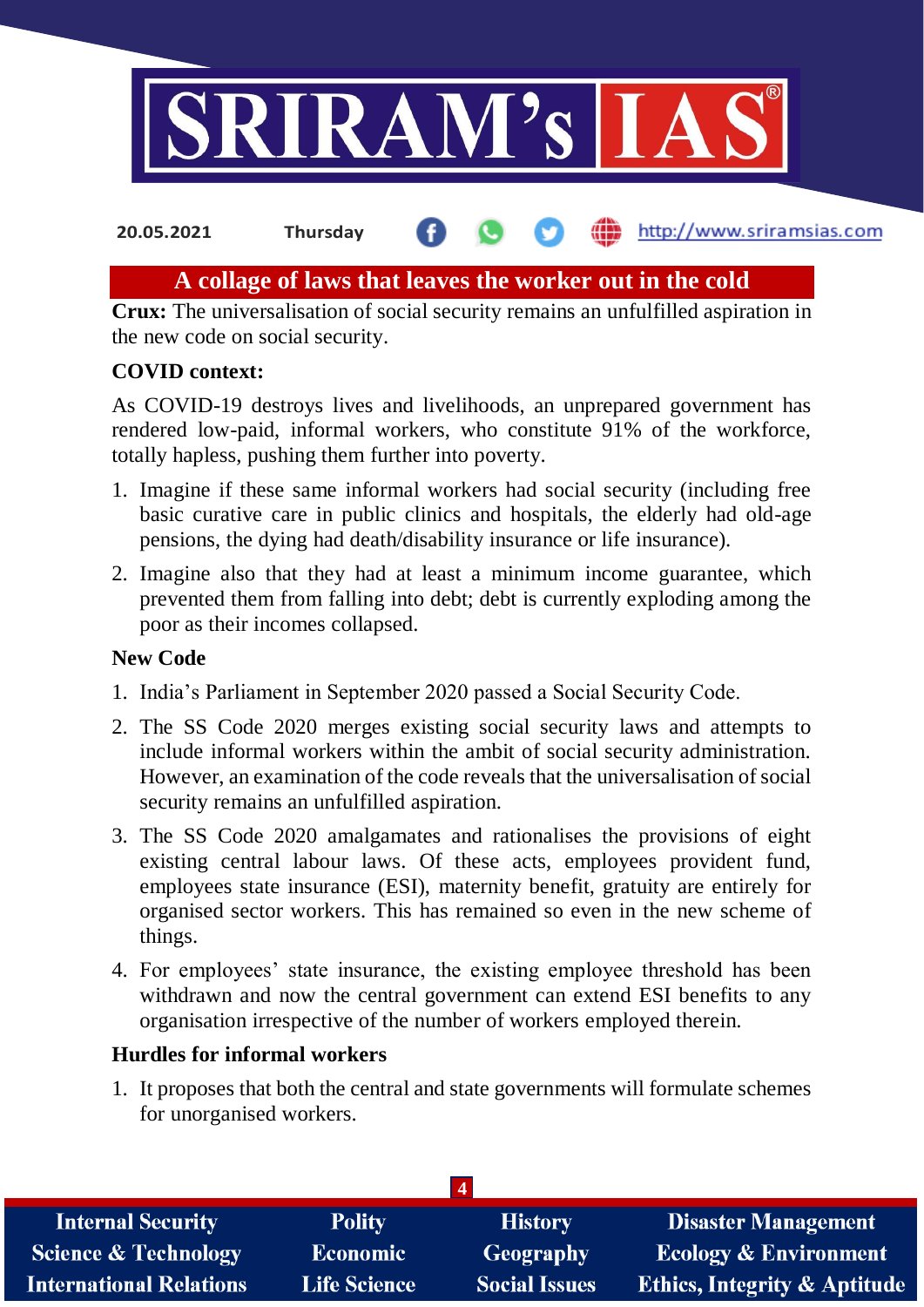

- http://www.sriramsias.com **20.05.2021 Thursday**
- 2. The legal framework as proposed in the Code and Rules implies that the basic onus lies on informal workers registering as beneficiaries. Registration is a prerequisite for universal coverage. To avail of social security, an informal worker must register herself on the specified online portal to be developed by the central government.
- 3. Similar provisions are already there in existing social security schemes run by State governments under the Unorganized Workers' Social Security Act, 2008.
- 4. Still, a large number of informal workers are outside the ambit of any social security even after 13 years. The absence of definite and unambiguous provisions in the present code would further complicate the achievement of universal registration.
- 5. Also, experience shows that there is an awful lack of awareness among informal workers regarding social security schemes. Online registration places a further challenge as most informal workers lack digital literacy and connectivity.
- 6. Informal workers also find it difficult to furnish all documentary papers required as part of the registration process. Most informal workers are footloose casual workers (26% of all workers) and self-employed (46% of all). They move from one place to another in search of livelihoods.
- 7. Furnishing proof of livelihood and income details in the absence of tangible employer-employee relations is very difficult. Such requirements deter informal workers from completing the registration and they continue to remain outside the social security ambit.

#### **Inter-State cooperation must**

- 1. Further, as unorganised workers are spread across the length and breadth of India, inter-State arrangement and cooperation become imperative. The code does not provide for such eventualities.
- 2. Ideally, the central government should conceptualise a basic structure, which if successful, should be adopted by States after necessary customisation. Without such a basic structure, the implications of this code would be too varied across States to be administered.

| <b>Internal Security</b>        | <b>Polity</b>       | <b>History</b>       | <b>Disaster Management</b>              |
|---------------------------------|---------------------|----------------------|-----------------------------------------|
| <b>Science &amp; Technology</b> | <b>Economic</b>     | <b>Geography</b>     | <b>Ecology &amp; Environment</b>        |
| <b>International Relations</b>  | <b>Life Science</b> | <b>Social Issues</b> | <b>Ethics, Integrity &amp; Aptitude</b> |